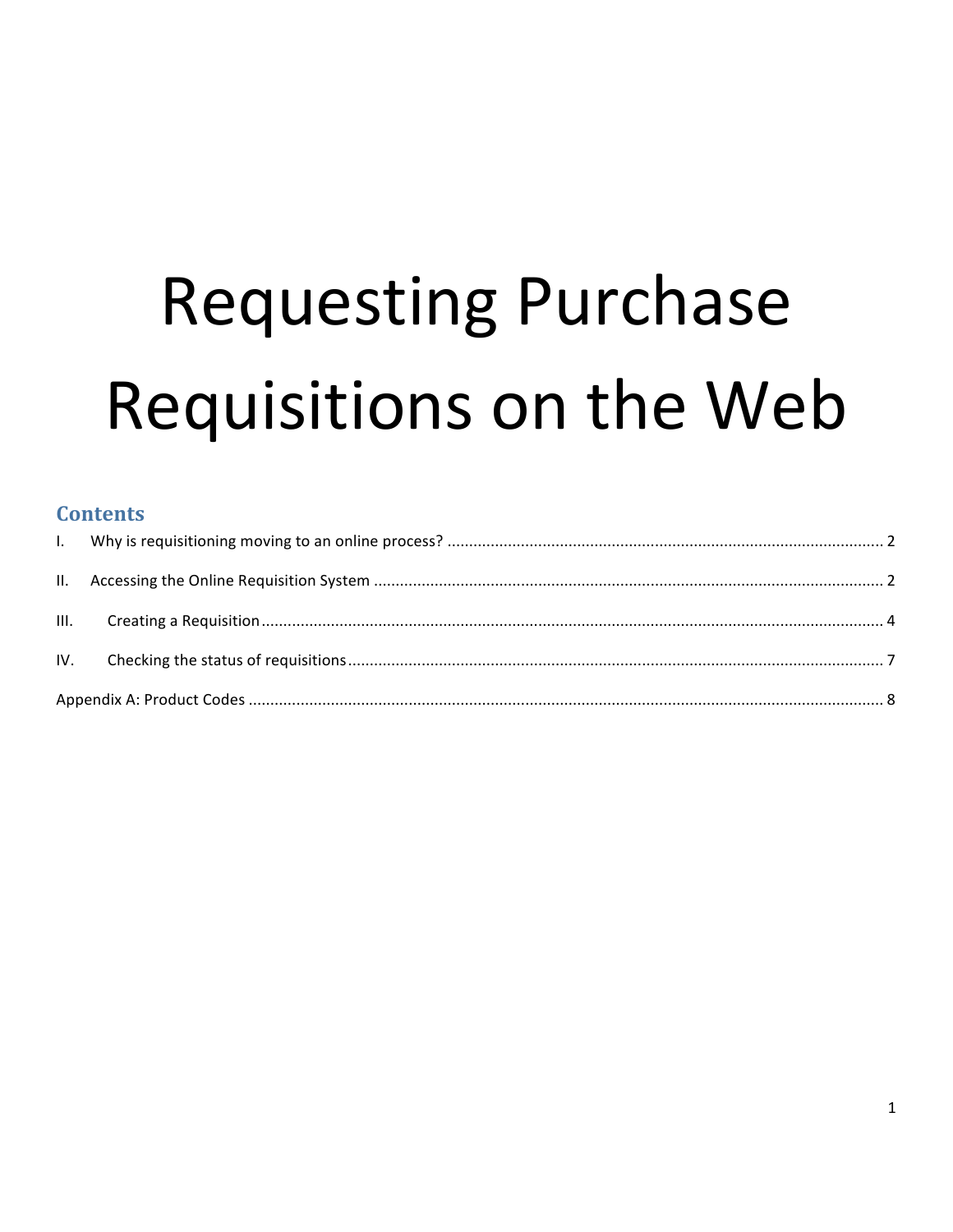# **I. Why
is
requisitioning
moving
to
an
online
process?**

- It's
easier
for
purchasers.
- You will have better access to the status of purchase requisitions.
- It automates and speeds the purchase order process.
- It reduces paper use.
- It creates an electronic audit trail.
- It allows for better budget management.

# **II. Accessing
the
Online
Requisition
System**

Sign into the Inside Augsburg page (http://augnet.augsburg.edu) with your AugNet username and password, using the login fields on the left side of the page.



Once logged in, click on Administrative Tasks at the left, under the "AugNet Services" heading. A
menu
will
expand
and
show
more
options.

Click
on **Agresso
Web**.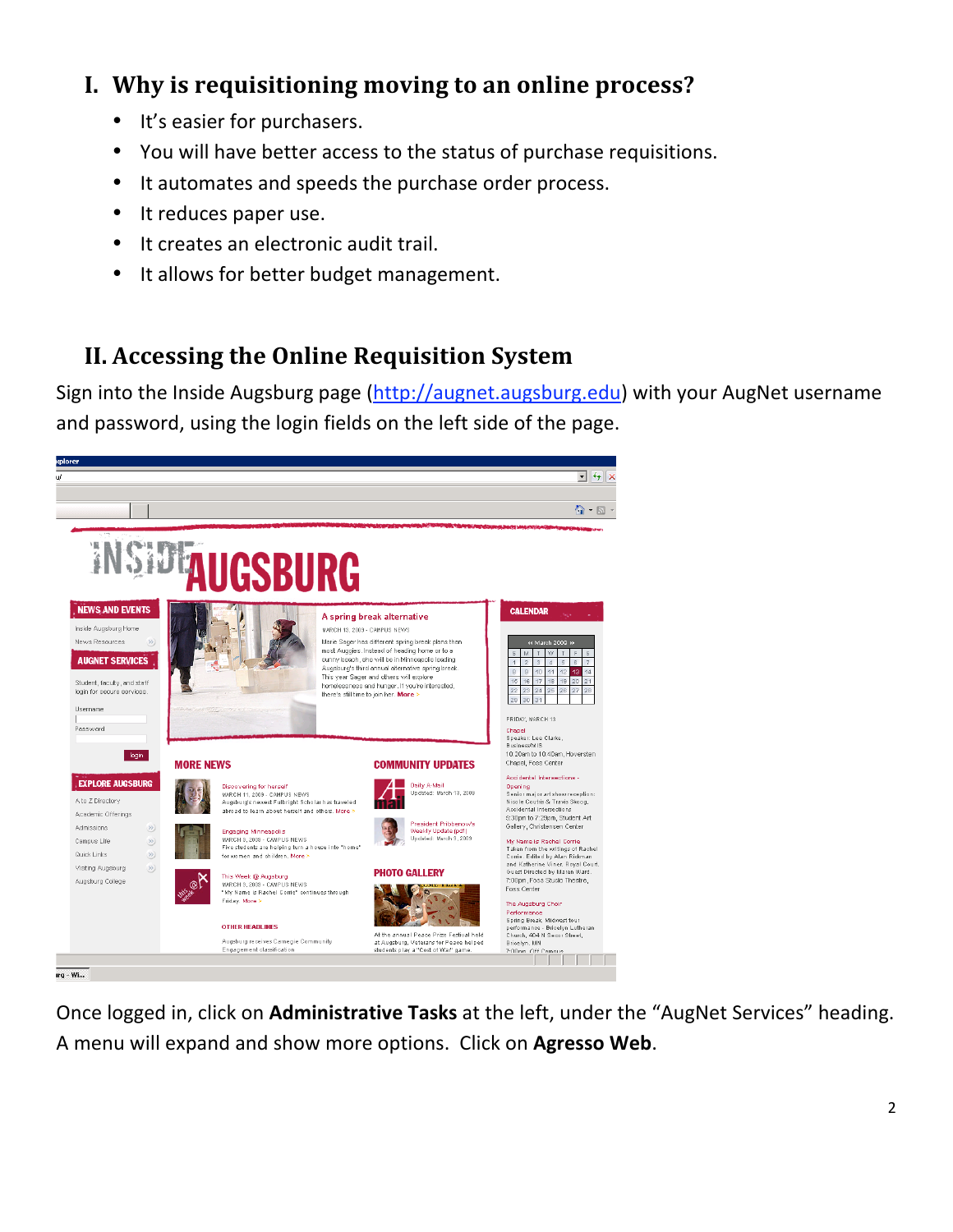At the AGRESSO Business World screen, enter your AugNet username in the "Name" field. In the "Client" field, type "AC" (without the quotes). Enter your regular AugNet password in the "Password" field, then click the Login button.



The
first
screen
in
the
Agresso
Online
system
takes
you
to My Tasks. If you're a budget manager this is where you would find tasks and requisitions to approve. (See image at right).

‐‐‐‐>

To
enter
the
requisitioning portion
of
Agresso,
click on **Procurement** towards the
bottom
of
the
left‐ hand
side.

Then
click
on **Requisitioning** at
the
top of
the
sidebar, and
then choose **Requisitions
‐
standard.**

(See
image
at
right).

|      |      |               | AGRESSO Requisitions - standard - Windows                                                                  |  |  |
|------|------|---------------|------------------------------------------------------------------------------------------------------------|--|--|
|      |      |               | $\left\langle \rightarrow\right\rangle$ = $\left\langle e\right\rangle$ http://borealis.augsburg.edu/agre. |  |  |
| File | Edit |               | View Favorites Tools Help                                                                                  |  |  |
| ☆ ☆  |      |               | AGRESSO Requisitions - standard                                                                            |  |  |
|      |      | « Procurement |                                                                                                            |  |  |
|      |      |               | Expand all Collapse all Cil Home 2 Help                                                                    |  |  |
|      |      |               | Requisitions - standard<br>Own requisitions                                                                |  |  |
|      |      |               | $\times$ Augsburg College TEST                                                                             |  |  |
|      |      |               | Refresh 2 Log off Augsburg College TES                                                                     |  |  |
|      |      | My tasks      |                                                                                                            |  |  |
|      |      | Reports       |                                                                                                            |  |  |
|      |      | Procurement   |                                                                                                            |  |  |
|      |      | Options       |                                                                                                            |  |  |
|      |      |               |                                                                                                            |  |  |

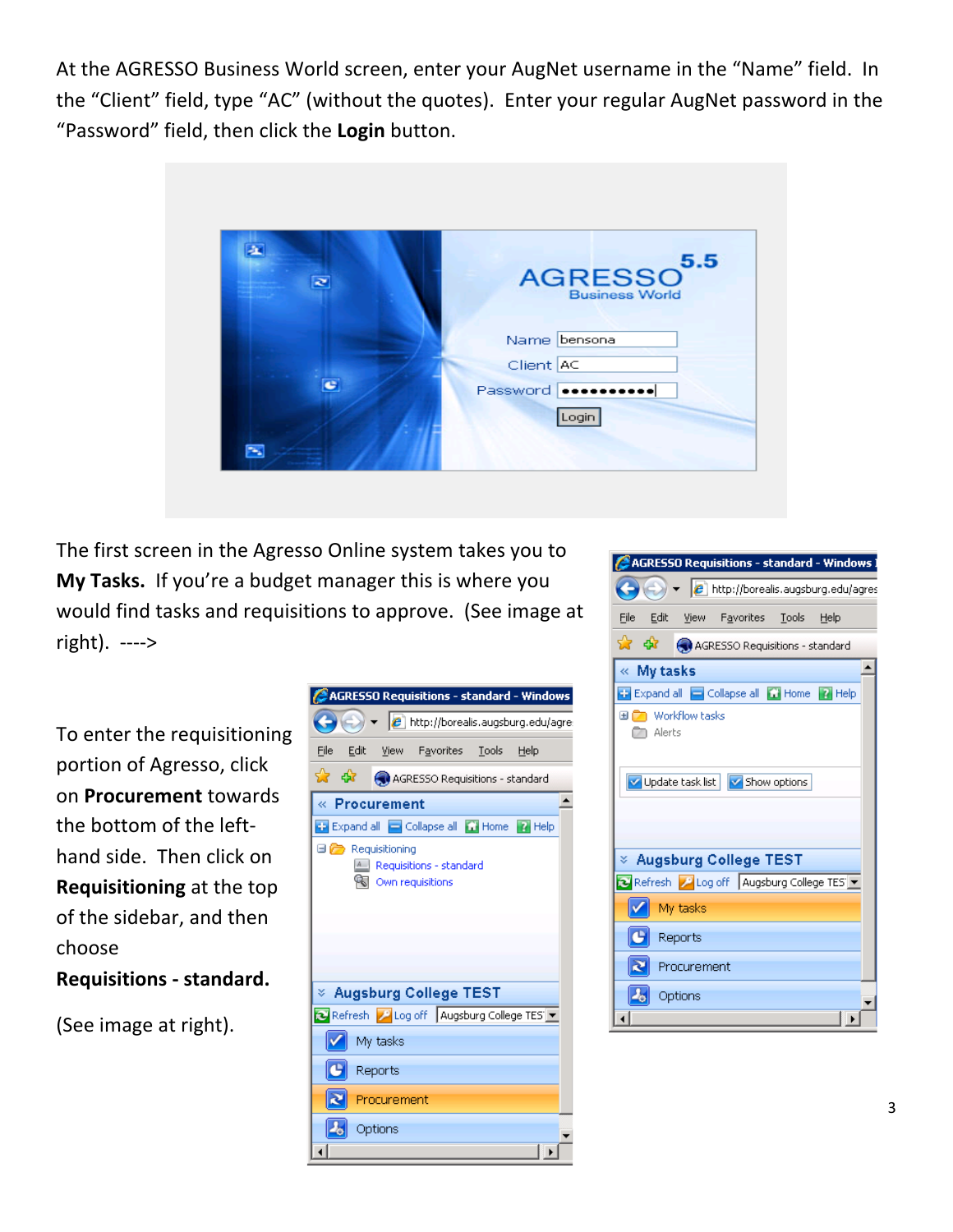This
will
bring
up
the
requisition
entry
screen.

# **III. Creating
a
Requisition**

#### **1.

Select
the
Vendor**

• Click in the "VendorID" field to select it.

|       |                                                                                          |                               |          |                    |                                                |      |              | $\mathbf{F}$ $\mathbf{F}$ $\mathbf{F}$ $\mathbf{X}$ Live Search                                                        |             |     |
|-------|------------------------------------------------------------------------------------------|-------------------------------|----------|--------------------|------------------------------------------------|------|--------------|------------------------------------------------------------------------------------------------------------------------|-------------|-----|
|       | Default.aspx?type=topgen&menu_id=PO332                                                   |                               |          |                    |                                                |      |              |                                                                                                                        |             |     |
|       |                                                                                          |                               |          |                    |                                                |      |              |                                                                                                                        |             |     |
|       |                                                                                          |                               |          |                    |                                                |      |              | $\bigcirc$ $\cdot$ $\bigcirc$ $\cdot$ $\bigcirc$ $\cdot$ $\bigcirc$ $\cdot$ $\bigcirc$ $\cdot$ $\cdot$ $\cdot$ $\cdot$ |             |     |
| $\gg$ | Requisitions - standard (AC)                                                             |                               |          |                    |                                                |      |              |                                                                                                                        |             |     |
| 里     | ■ Save □ Clear ● Open the Documents < Add to shortcuts → Help                            |                               |          |                    |                                                |      |              |                                                                                                                        |             |     |
| P     | <b>Requisition entry</b>                                                                 |                               |          |                    |                                                |      |              |                                                                                                                        |             |     |
| Tools | Requisition<br>Requested by                                                              | <b>BENSONA</b><br>Avis Benson |          |                    | Requisitioner                                  |      | Benson, Avis |                                                                                                                        |             |     |
|       | Delivery date<br>* VendorID                                                              | 3/13/2009                     |          | $\mathbf{z}$<br>ŀш | Funds, Grant, Endowments                       |      | 1000         |                                                                                                                        |             | г., |
|       | Requisition details                                                                      |                               |          |                    |                                                |      |              |                                                                                                                        |             |     |
|       | Product<br>$\Box$ #<br>Description                                                       | Unit                          | VendorID | Responsible        | Delivery date                                  | Qty. | Price        | Amount                                                                                                                 | Status      |     |
|       | $\overline{1}$ *<br>$\Box$ 1<br>÷.                                                       | $\blacktriangledown$<br>$*$   | m.       |                    | $\mathbf{E}$<br>$\frac{1}{\sqrt{2}}$ 3/13/2009 | 0.00 | 0.000        |                                                                                                                        | 0.00 Active | ⊽   |
|       | Σ                                                                                        |                               |          |                    |                                                |      |              | 0.00                                                                                                                   |             |     |
|       | 13 Add X Delete   △ Copy row   △ Search products   △ Search kits   ■ Components of a kit |                               |          |                    |                                                |      |              |                                                                                                                        |             |     |
|       |                                                                                          |                               |          |                    |                                                |      |              |                                                                                                                        |             |     |
|       | <b>⊙</b> GL Analysis                                                                     |                               |          |                    |                                                |      |              |                                                                                                                        |             |     |

- Click on the blue box with dots to the right of the field. This will open another window.
- In the SEARCH criteria box type a part of the VENDOR name then click on SEARCH. This will search the requisitioning system for vendors.
- In the list of vendors, click on the Vendor that you want to purchase from. NOTE: If there are more than one entry for a vendor it is because the vendor has more than one address. If you are not sure which address is correct, choose the first one listed because
that
is
the
General
Address.

\*\* maybe insert picture of advanced search explaining wildcards, use apple example \*\*

#### **2.
Verify
the
FUND
field**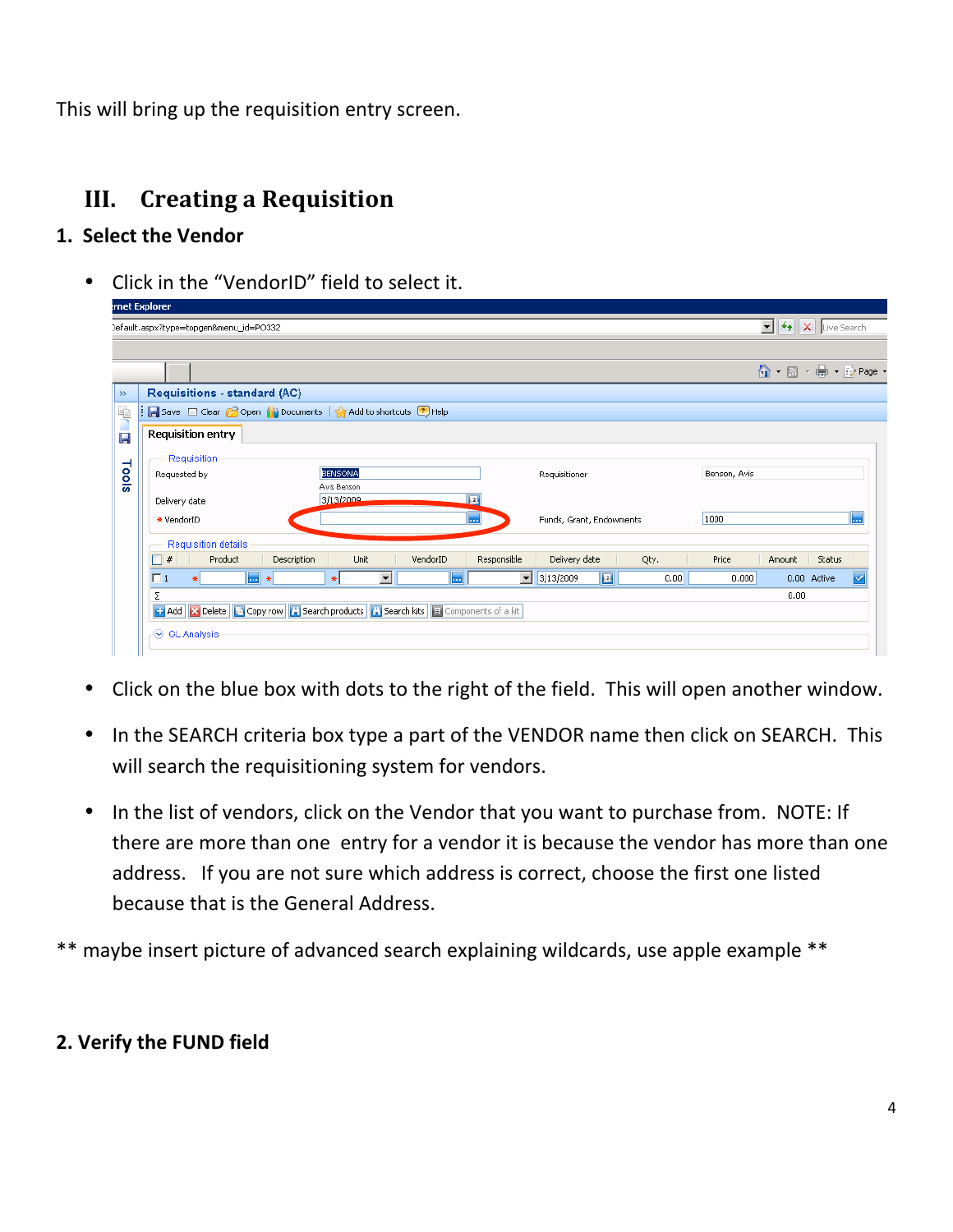- Press the TAB key until the "Fund, Grant, Endowments" field is highlighted.
- If you are using the operational money assigned to your Cost Center, use the default Fund code of 1000. Otherwise, enter the code for the fund that you are using to pay for the
requisition.

#### **3.
Enter
the
product
(GL
code
or
account)
for
the
purchase.**

- Press the Tab key until the "Product" field is highlighted. ("Product"
in
this
case
does
not
mean
the
items
you
are
ordering.

Rather,
it
means what G/L code or account should be associated with this requisition).
- Type in your product (GL code/account) if you know it OR

Search for the appropriate GL code/account by clicking on the blue box with dots next to the "Product" field. Click on the product (GL code/account) you are using for this purchase.

A reference list of the available product (GL/account) codes is available in Appendix A of this
document.

#### **4.

Fill
in
information
about
the
items
you
are
ordering.**

- A default description for the item comes up automatically in the "Description" column. You must change this to be a description of the item (such as a part number) so that the vendor
knows
what
you
are
ordering.
- In the "Responsible" column, choose "Sharon Johnson(Purchasing Agent)" from the drop‐down
menu.
- In the "Qty." (quantity) column, enter the number of that item you are purchasing.
- In the "Price" column, enter the unit price for the item.
- Press the Tab key to finish the price entry.
- The system will automatically calculate a total amount based on the price and quantity you
entered.

Verify
that
the
calculated

amount
is
what
you
expect.

#### **5.
Add
additional
items
if
needed.**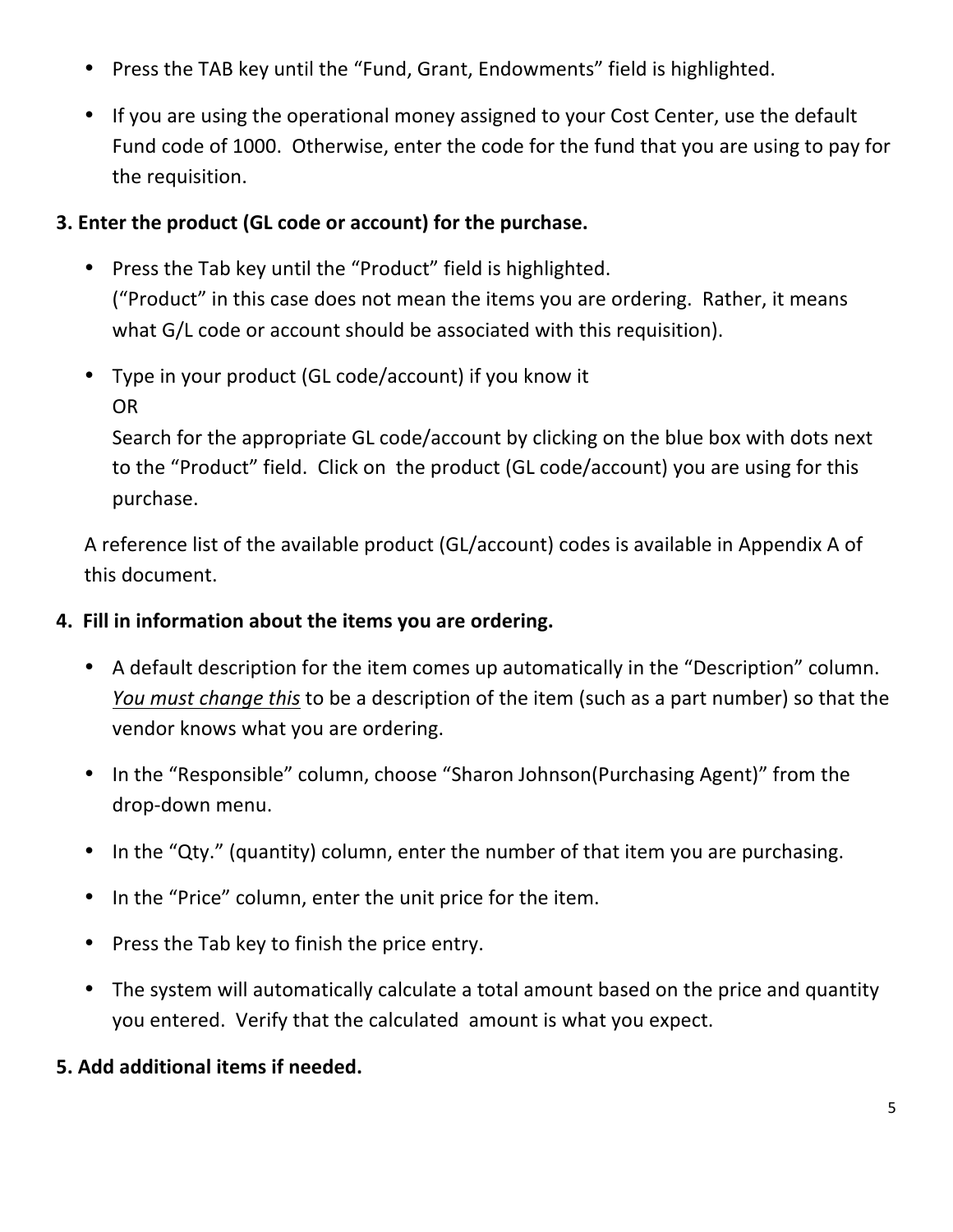If you are ordering more items from the same vendor, click on the "Add" button underneath the listing of items to add another line. Repeat steps 3 and 4 to fill in the information.

| $\Box$ #                                                                             | Product              | Description                   | Unit                                   | VendorID            | Responsible          | Delivery date             | Qty.           | Price            | <b>Status</b><br>Amount |   |
|--------------------------------------------------------------------------------------|----------------------|-------------------------------|----------------------------------------|---------------------|----------------------|---------------------------|----------------|------------------|-------------------------|---|
|                                                                                      | * 5675<br><u>   </u> | * mathematica renewal         | $\star$ EA<br>$\vert \mathbf{v} \vert$ | 196                 | Sharon Jol<br>11 - J | 4/22/2009                 | $\boxed{2}$    | 1.00<br>4327.000 | 4,327.00 Active         | M |
|                                                                                      |                      |                               |                                        | Apple Computer Inc. | <b>JOHNSH</b>        |                           |                |                  |                         |   |
|                                                                                      |                      |                               |                                        |                     |                      |                           |                |                  | 4,327.00                |   |
| 1: Add X Delete Copy row   X Search products   X Search kits   E Components of a kit |                      |                               |                                        |                     |                      |                           |                |                  |                         |   |
| $A$ GI Aper                                                                          | - 19                 |                               |                                        |                     |                      |                           |                |                  |                         |   |
| $\Box$ #                                                                             | Account              | Costc                         | Aspo                                   | Subobi              | Fund                 | TC.                       | T <sub>5</sub> | Percentage       | Amount                  |   |
|                                                                                      | * 5675<br>اسا        | Click to minimize<br>11000    | .                                      | 1000<br>11. 1       | 1000<br>1. 1         | $\overline{\mathbf{m}}$ o |                | 100,00           | 4327.00                 |   |
|                                                                                      |                      |                               |                                        |                     |                      |                           |                |                  |                         |   |
|                                                                                      | Software             | <b>Information Technology</b> |                                        | General             | Operational          |                           |                |                  |                         |   |

### **6.
Specify
if
you
would
like
the
finished
purchase
order
to
be
faxed
to
the
vendor.**

If you want the Purchasing Specialist to fax the finished PO, add another item to your order. Choose
product
code
PLEASEFAXPO
and
enter
the
fax
number
in
the
"Description"
column. Enter
"0"
for
the
price.

If you do not want the PO to be faxed, skip this step.

#### **7.
Verify
and
submit
the
requisition
request.**

- Verify that this purchase is assigned to the appropriate account, cost center, subobject and
fund.
- Once everything is OK Click on **SAVE** in the upper-left corner. This submits the requisition request and generates a requisition number.
- You might want to write down the Requisition number so that you can check on the status
in
the
future.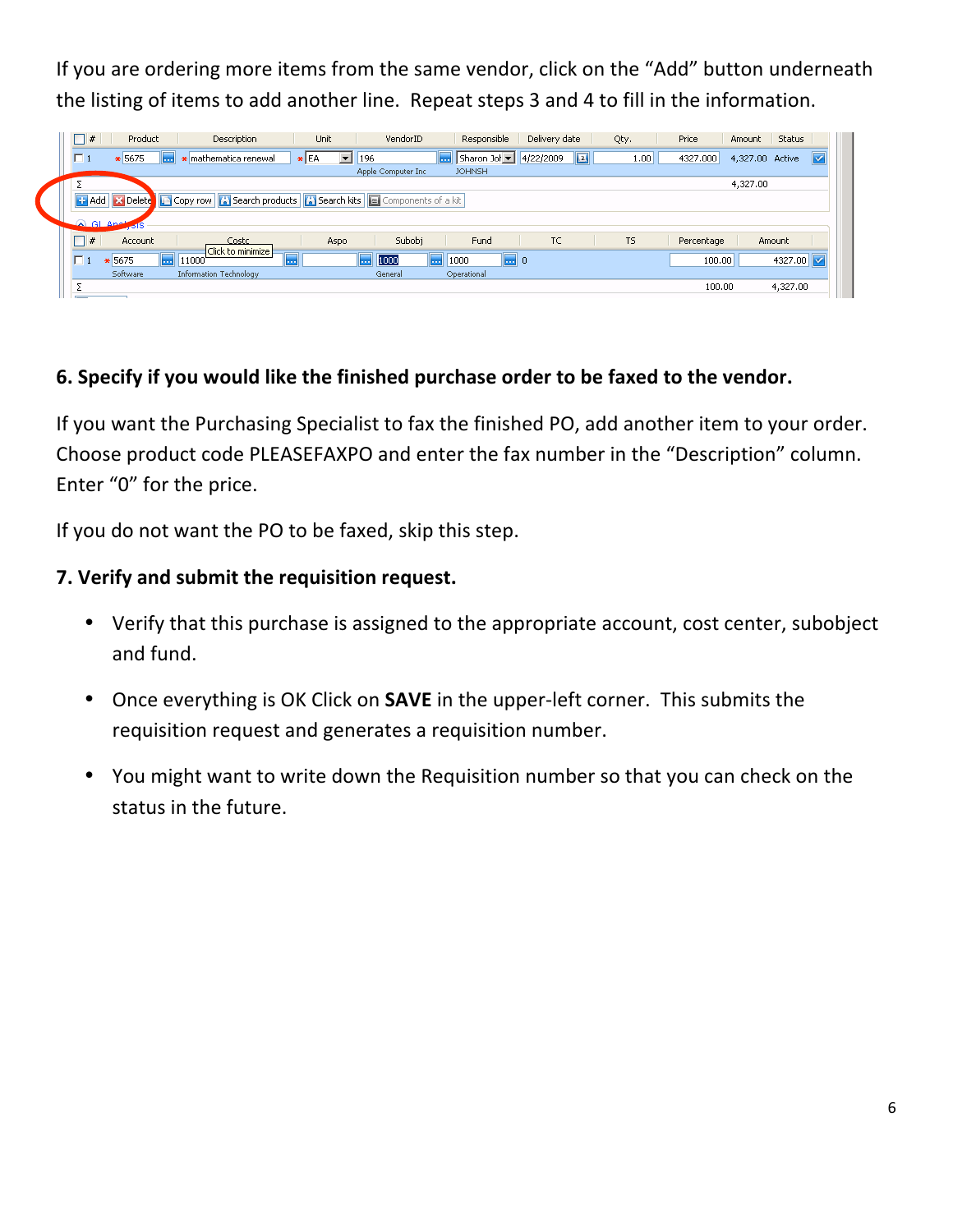|                                                                              |                                                                                                      |                                                          |                | ⊙            | $\mathbf{v}$ ( $\frac{1}{\sqrt{2}}$ ) $\mathbf{v}$ $\frac{1}{2}$ Page<br>$\cdot$ p |              |
|------------------------------------------------------------------------------|------------------------------------------------------------------------------------------------------|----------------------------------------------------------|----------------|--------------|------------------------------------------------------------------------------------|--------------|
| <del>equisit</del> ions - standard (AC)                                      |                                                                                                      |                                                          |                |              |                                                                                    |              |
| Add to shortcuts 2 Help Help (a) Documents   <a> Add to shortcuts 2 Help</a> |                                                                                                      |                                                          |                |              |                                                                                    |              |
| <b>Requisition entry</b>                                                     |                                                                                                      |                                                          |                |              |                                                                                    |              |
|                                                                              |                                                                                                      |                                                          |                |              |                                                                                    |              |
| Requisition                                                                  |                                                                                                      |                                                          |                |              |                                                                                    |              |
| Requested by                                                                 | <b>BENSONA</b>                                                                                       | Requisitioner                                            |                | Benson, Avis |                                                                                    |              |
|                                                                              | Avis Benson                                                                                          |                                                          |                |              |                                                                                    |              |
| Delivery date                                                                | 3/13/2009                                                                                            | 2                                                        |                |              |                                                                                    |              |
| * VendorID                                                                   | 124                                                                                                  | Funds, Grant, Endowments<br>                             |                | 1000         |                                                                                    | π.           |
|                                                                              | Hunt Electric Corporation                                                                            |                                                          |                |              |                                                                                    |              |
| <b>Requisition details</b>                                                   |                                                                                                      |                                                          |                |              |                                                                                    |              |
| Product<br>$\ast$<br>Description                                             | VendorID<br>Unit                                                                                     | Responsible<br>Delivery date                             | Qty.           | Price        | Status<br>Amount                                                                   |              |
| $\Box$ 1<br>* 5400<br>* Test it again<br><b>1.1.1</b>                        | $\star$ EA<br>$\overline{\phantom{a}}$<br>124                                                        | Sharon Joh   3/13/2009<br>$\overline{\mathbf{z}}$<br>اسا | 1.00           | 6660.000     | 6,660.00 Active                                                                    | M            |
|                                                                              | Hunt Electric Corpor                                                                                 | <b>JOHNSH</b>                                            |                |              |                                                                                    |              |
| Σ                                                                            |                                                                                                      |                                                          |                |              | 6,660.00                                                                           |              |
|                                                                              | <b>Components of a kit</b> Copy row and Search products and Search kits <b>a</b> Components of a kit |                                                          |                |              |                                                                                    |              |
| → GL Analysis                                                                |                                                                                                      |                                                          |                |              |                                                                                    |              |
| $\Box$ #<br>Account                                                          | Subobj<br>Costc                                                                                      | Studid<br>Fund<br>TC.                                    | T <sub>5</sub> | Percentage   | Amount                                                                             |              |
| $* 5400$<br>$\Box$ 1<br>                                                     | 11000<br>1000<br>ь.<br>۳.                                                                            | Click to minimize<br>1000<br><br>ल्ला ए                  |                | 100.00       | 6660.00                                                                            |              |
| Supplies and Other                                                           | <b>Information Technology</b><br>General                                                             | Operational                                              |                |              |                                                                                    |              |
| Σ                                                                            |                                                                                                      |                                                          |                | 100.00       | 6,660.00                                                                           |              |
| <b>Split row</b>                                                             |                                                                                                      |                                                          |                |              |                                                                                    |              |
| Product text                                                                 |                                                                                                      |                                                          |                |              |                                                                                    |              |
|                                                                              |                                                                                                      |                                                          |                |              |                                                                                    | $\leftarrow$ |

# **IV. Checking
the
status
of
requisitions**

To look at where your requisitions are, access the requisition system as described in section II of this document. Once in the Requisitioning menu, choose "Own requisitions" to see requisitions
you
have
requested.

| <b>A</b> car <b>A</b> AGRESSO Requisitions - standard                         |
|-------------------------------------------------------------------------------|
| « Procurement                                                                 |
| <b>Expand all Collapse all Cil Home</b> 2 Help                                |
| $\Box$ Requisitioning<br>Requisitions - standard<br><b>图 Own requisitions</b> |
| $\times$ Augsburg College TEST                                                |
| Refresh P Log off Augsburg College TES Y                                      |
| My tasks                                                                      |
| Reports                                                                       |
| Procurement                                                                   |
| Options                                                                       |